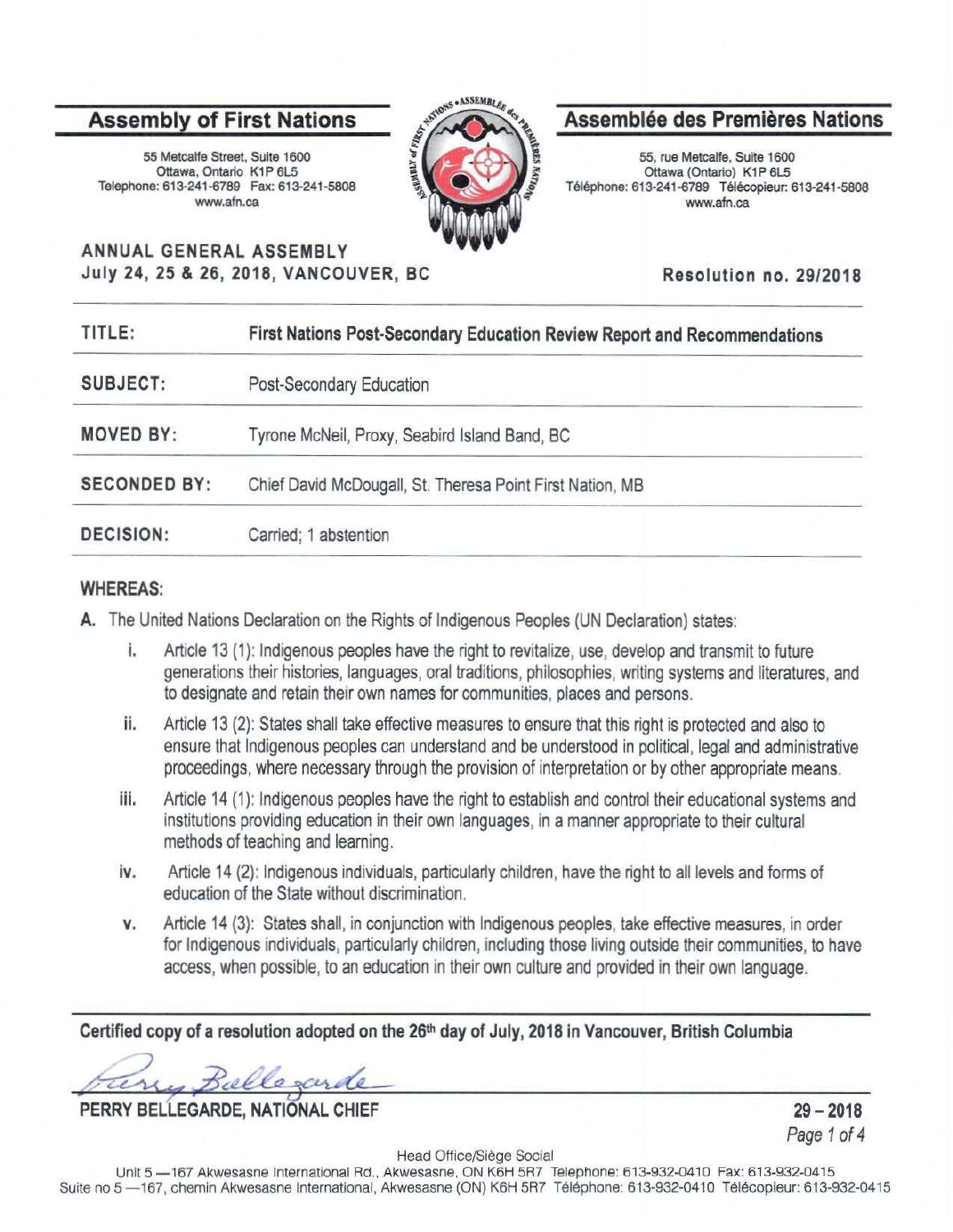## **ANNUAL GENERAL ASSEMBLY July 24, 25 & 26, 2018, VANCOUVER, BC Resolution no. 29/2018**

- vi. Article 23: Indigenous peoples have the right to determine and develop priorities and strategies for exercising their right to development. In particular, indigenous peoples have the right to be actively involved in developing and determining, health, housing and other economic and social programmes through their own institutions.
- **B.** First Nations have an inherent and Treaty right to education, including post-secondary education as part of a lifelong learning process.
- **C.** The federal government is obliged to uphold and honour the authority of First Nations to exercise control over education. The Chiefs-in-Assembly have passed Assembly of First Nations (AFN) Resolution 36/2016, Inherent and Treaty Right to Post-Secondary Education and Resolution 40/2016, Call on Canada to address the backlog for eligible First Nation post-secondary students, that both affirm and uphold this autonomy.
- **D.** In accordance with AFN Resolution 14/2017, Post-Secondary Education Federal Review, the Chiefs Committee on Education led the First Nation specific post-secondary review, with support from the National Indian Education Council, nationally-representative post-secondary education technicians and First Nations Institutes of Higher Learning and has prepared a First Nations post-secondary education report.
- **E.** The federal government is required to obtain the free, prior and informed consent of First Nations on any proposed changes to post-secondary education programs and/or policies relating to First Nations education administered by Indigenous Services Canada (ISC) or other federal departments or agencies.
- **F.** The 2017 Federal Budget announced \$90 million over two years, beginning in 2017-2018, to the Post-Secondary Student Support Program (PSSSP), as well as a comprehensive and collaborative review with Indigenous partners of all current federal programs that support Indigenous students who wish to pursue postsecondary education. The purpose of the review will be to ensure that these programs meet the needs of individual students while supporting attendance at and completion of a post-secondary education degree or credential.
- **G.** The Minister of Indigenous Services Canada will return to Cabinet with a Memorandum to Cabinet (MC) in Fall 2018 related to Indigenous Post-Secondary Education.
- **H.** The AFN estimates there are nearly 9,000 First Nations students currently enrolled in post-secondary education who are not receiving funding through the Post-Secondary Student Support Program. There are approximately 78,000 First Nations graduates needed to close the gap in post-secondary education.

Certified copy of a resolution adopted on the 26<sup>th</sup> day of July, 2018 in Vancouver, British Columbia

my Bellezoude

PERRY BELLEGARDE, NATIONAL CHIEF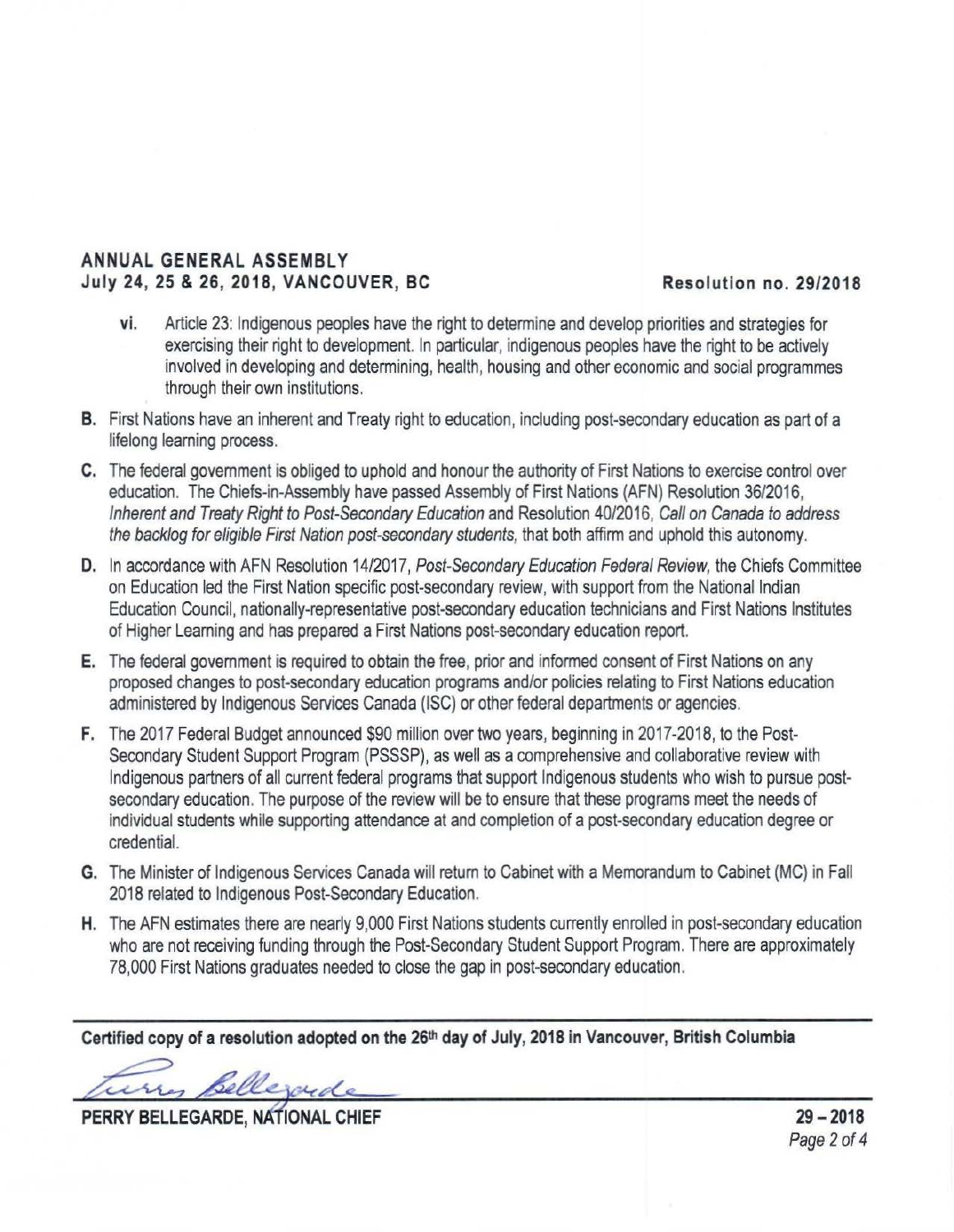# **ANNUAL GENERAL ASSEMBLY July 24, 25 & 26 , 2018, VANCOUVER, BC Resolution no. 29/2018**

I. As First Nations high school completion rates are increasing, there is increased enrollment in and demand for post-secondary education by First Nations students. This increased demand has yet to be met by the federal government.

## **THEREFORE BE IT RESOLVED that the Chiefs-in-Assembly:**

- **1.** Accept the Assembly of First Nations (AFN} Post-Secondary Education Review 2018 Interim Report and work with respective regions to implement the recommendations as appropriate in fulfillment of AFN Resolution 14/2017, Post-Secondary Education Federal Review.
- **2.** Call on the federal government to extend and expand funding commitments to fully support First Nations postsecondary education, including:
	- **a)** Providing immediate support to First Nations for students currently enrolled in post-secondary education who are not receiving funding through the Post-Secondary Student Support Program.
	- **b)** Providing immediate support to First Nations to address gaps in post-secondary education, including the increased enrollment demands in post-secondary education due to higher high school completion rates.
	- c) Funding for an honourable joint process that would seek a new policy authority for post-secondary education.
	- **d)** Ensuring additional annual funding continues through to 2020-2021 and/or until the joint process is complete and First Nations regions have defined the actual demand for post-secondary education.
- **3.** Direct the AFN, Chiefs Committee on Education (CCOE) and National Indian Education Council to work in partnership with Indigenous Services Canada to develop an honourable, joint process that supports existing regional models and the development of regional processes and new models to seek a new policy authority for post-secondary education that includes:
	- **a)** First Nations-led, regional, and/or Treaty-based processes for engagement on post-secondary education beyond elementary-secondary, as part of life-long learning.
	- **b)** First Nations-led, regional development of funding models to support post-secondary education as part of First Nations lifelong learning.
	- c) Processes to work directly with First Nations and their mandated institutes of higher learning on a regional basis, in order to develop core institute funding models, address the historical lack of funding, move

Certified copy of a resolution adopted on the 26<sup>th</sup> day of July, 2018 in Vancouver, British Columbia

Fare Bellevarde 19-2018